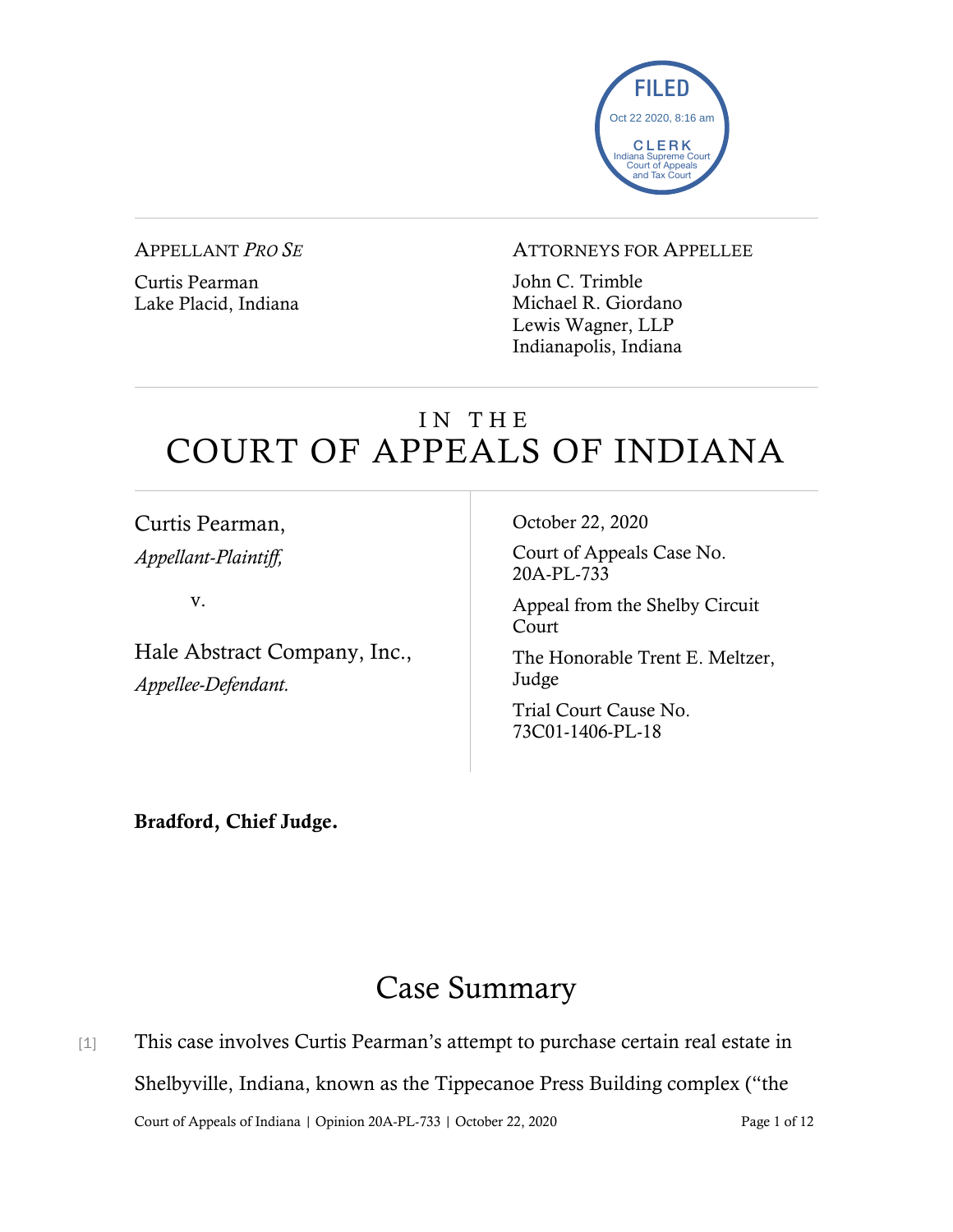Tippecanoe Press complex"). Pearman agreed to pay the Federal Deposit Insurance Corporation ("FDIC") \$5000 for a package that he believed included three parcels of land. Pearman, however, actually only purchased two parcels as the FDIC only held title to two of the three parcels. Pearman subsequently filed suit against Hale Abstract Company, Inc. ("Hale"), arguing that in completing title work regarding the Tippecanoe Press complex prior to his purchase of the property, Hale negligently misrepresented that the FDIC held title to all three parcels.

[2] The trial court determined that Hale, in the course of its business, supplied false information to Pearman and that Pearman justifiably relied upon the information supplied by Hale. However, the trial court determined that Pearman did not suffer a pecuniary loss as a result of the misrepresentation. The trial court alternatively determined that even if Pearman had suffered a pecuniary loss, any loss suffered by Pearman was no greater than \$16,692.00 and Pearman was not entitled to any additional recovery because he had been made whole by insurance proceeds he received from Stewart Title Guaranty Company ("STGC"). Pearman contends on appeal that the trial court erred in determining that he was not entitled to additional recovery. We affirm.

## Facts and Procedural History

[3] This is the second appeal relating to issues that arose from Pearman's purchase of the Tippecanoe Press complex. The underlying facts relating to the sale and the issues that arose therefrom were set forth in our opinion in the prior appeal: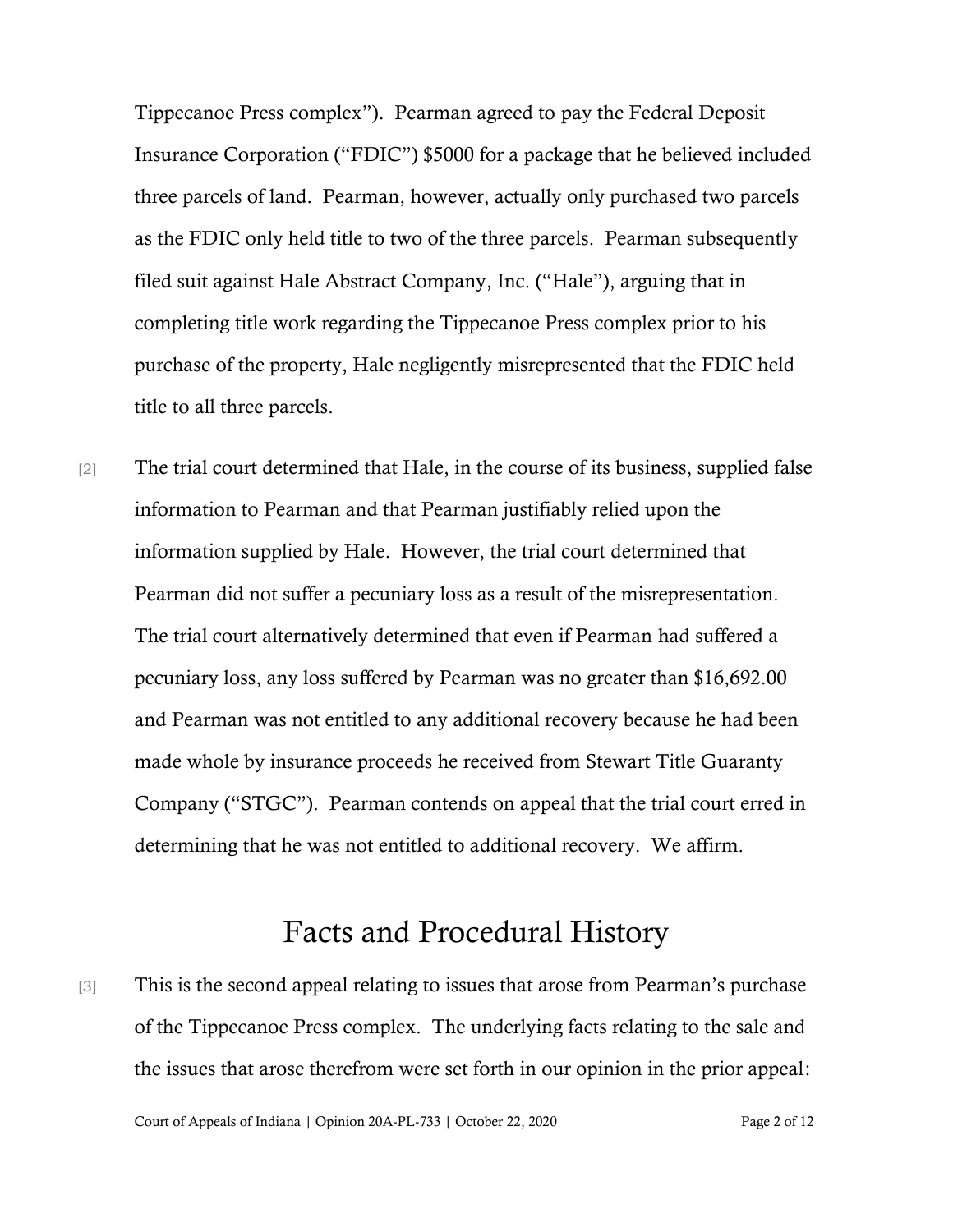Originally, the Wickizer Family Trust owned the real estate, which consisted of four separate parcels. Shelby County Bank subsequently obtained title to three of these parcels. The first parcel was a thirty-thousand-square-foot commercial complex; the second parcel was a private alley; and the third parcel ("Parcel 3"), which is at issue here, contained a garage and parking spaces. Shelby County Bank was later placed in receivership, with the [FDIC] acting as receiver.

In 2013, Pearman sought to purchase the three parcels owned by FDIC. On August 28, 2013, [Hale] procured a title commitment from STGC regarding the three parcels. However, Parcel 3 had been sold to a nearby church by Shelby County Bank prior to its being placed in receivership. Pearman eventually paid FDIC \$5,000 for a quitclaim deed to what he believed contained all three parcels. And STGC issued a title policy on October 16, 2013, for all three parcels.

When Pearman learned that he did not have title to Parcel 3, he submitted a claim under the policy for Parcel 3 to STGC on January 10, 2014. On January 14, 2014, STGC sent Pearman notice that it had appointed a claims counsel to review his claim. On June 24, 2014, STGC's claims counsel offered to settle the matter for \$8,000 in exchange for a release from liability regarding Parcel 3.

Pearman did not accept the offer but filed a complaint against Hale and STGC on June 27, 2014. The complaint sought a declaratory judgment that STGC had a duty to indemnify Pearman under the Policy and that STGC negligently misrepresented the status of the title to Parcel 3. The complaint also included a claim for breach of contract based on the Policy, a claim of damages as a result of the defendants' negligent misrepresentation, and a claim for attorney fees.

STGC and Hale obtained an appraisal of Parcel 3, which determined that the value of the other parcels without Parcel 3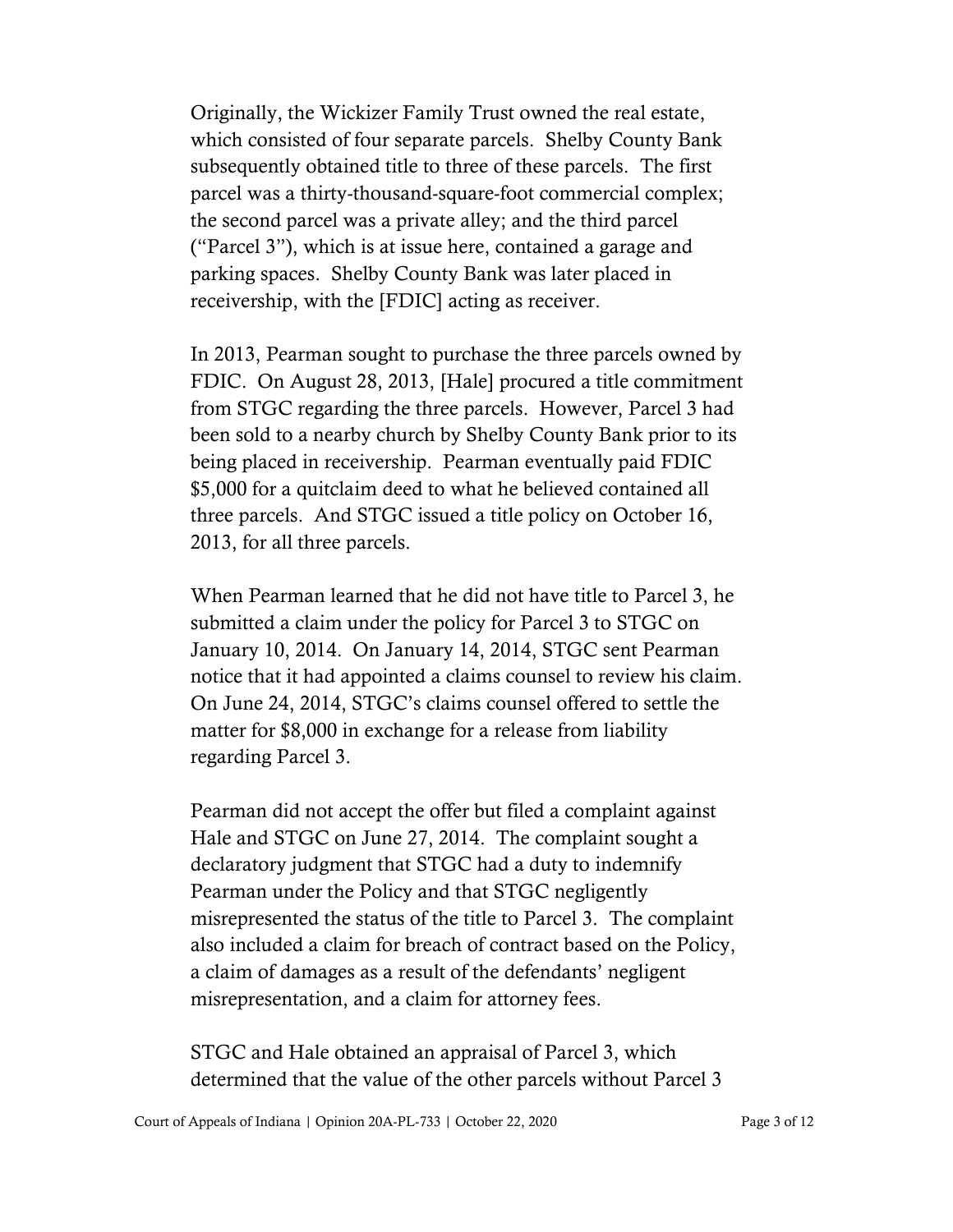was diminished by \$30,000. The defendants then offered to settle the case for this amount, but Pearman again declined the offer. Eventually, STGC made a litigation decision to file a counterclaim for a declaratory judgment, asking the trial court to approve the tender of the \$70,000 policy limits to Pearman and end any further litigation, effectively interpleading the policy limits.

On December 19, 2016, Pearman filed a motion for summary judgment, and on January 17, 2017, STGC filed a response and a cross-motion for summary judgment. The trial court held a hearing on both motions on January 18, 2017. On March 22, 2017, the trial court entered findings of fact and conclusions of law granting STGC's motion for summary judgment, thereby entering an award of the \$70,000 policy limits to Pearman. The court's summary judgment order otherwise denied Pearman's motion for summary judgment as to its claims against STGC.

*Pearman v. Stewart Title Guar. Co.*, 108 N.E.3d 342, 345–46 (Ind. Ct. App. 2018), *trans. denied*.

[4] As it related to Hale, the trial court found that Pearman had established that (1) "Hale, in the course of its business, supplied false information for the guidance of [Pearman] in his business transaction;" (2) "Hale failed to exercise reasonable care or competence in obtaining or communicating the information to" Pearman; and (3) Pearman "justifiably relied upon the information supplied by" Hale. Appellant's App. Vol. II p. 36. The trial court further found that "[t]he issues of the type of damages, if any, recoverable by [Pearman] and against [Hale] shall be determined at a later date." Appellant's App. Vol. II p. 37.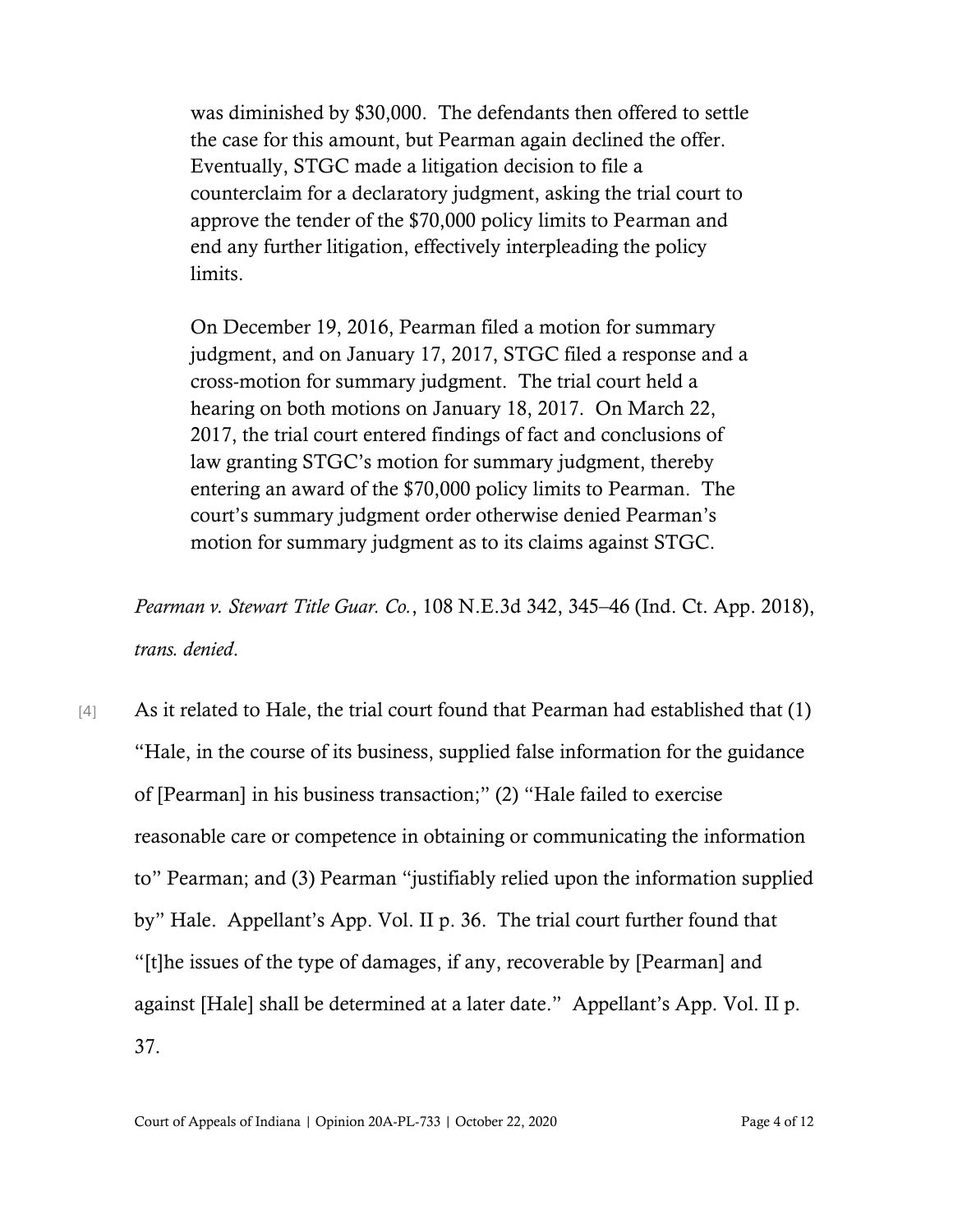[5] Pearman appealed the trial court's order pertaining to STGC. We affirmed the trial court's order concluding as follows:

> The trial court did not err in granting summary judgment in favor of STGC on Pearman's claim of negligent misrepresentation because Pearman is in contractual privity with STGC, and a claim of negligent misrepresentation is therefore unavailable to him. Nor did the trial court err in granting summary judgment in favor of STGC on Pearman's claim of insurer bad faith because Pearman did not present a claim of bad faith in his complaint. The trial court did not err in declining Pearman's request for attorney fees, and Pearman's claim for punitive damages cannot be presented for the first time on appeal.

*Pearman*, 108 N.E.3d at 350–51.

[6] Pearman and Hale subsequently filed briefs in the trial court arguing the issue of  $d$ amages.<sup>1</sup> On January 22, 2020,<sup>2</sup> the trial court issued an order, in which it incorporated its previous March 22, 2017 order by reference, and found as follows:

> 4. This Court has previously found that [Pearman] is only entitled to his out-of-pocket loss and is not entitled to benefit-ofthe-bargain damages.

5. This Court has previously found that [Pearman] incurred

 $<sup>1</sup>$  Pearman claims that he was not served with a copy of Hale's submission to the trial court. However, the</sup> certificate of service attached to Hale's submission indicates that Pearman was served "electronically by using the Court's IEFS System and U.S. Postal Service, pre-paid delivery for those parties not yet registered." Appellee's App. Vol. II p. 181.

<sup>&</sup>lt;sup>2</sup> While the trial court's order was dated January 21, 2020, it was not marked as filed until January 22, 2020.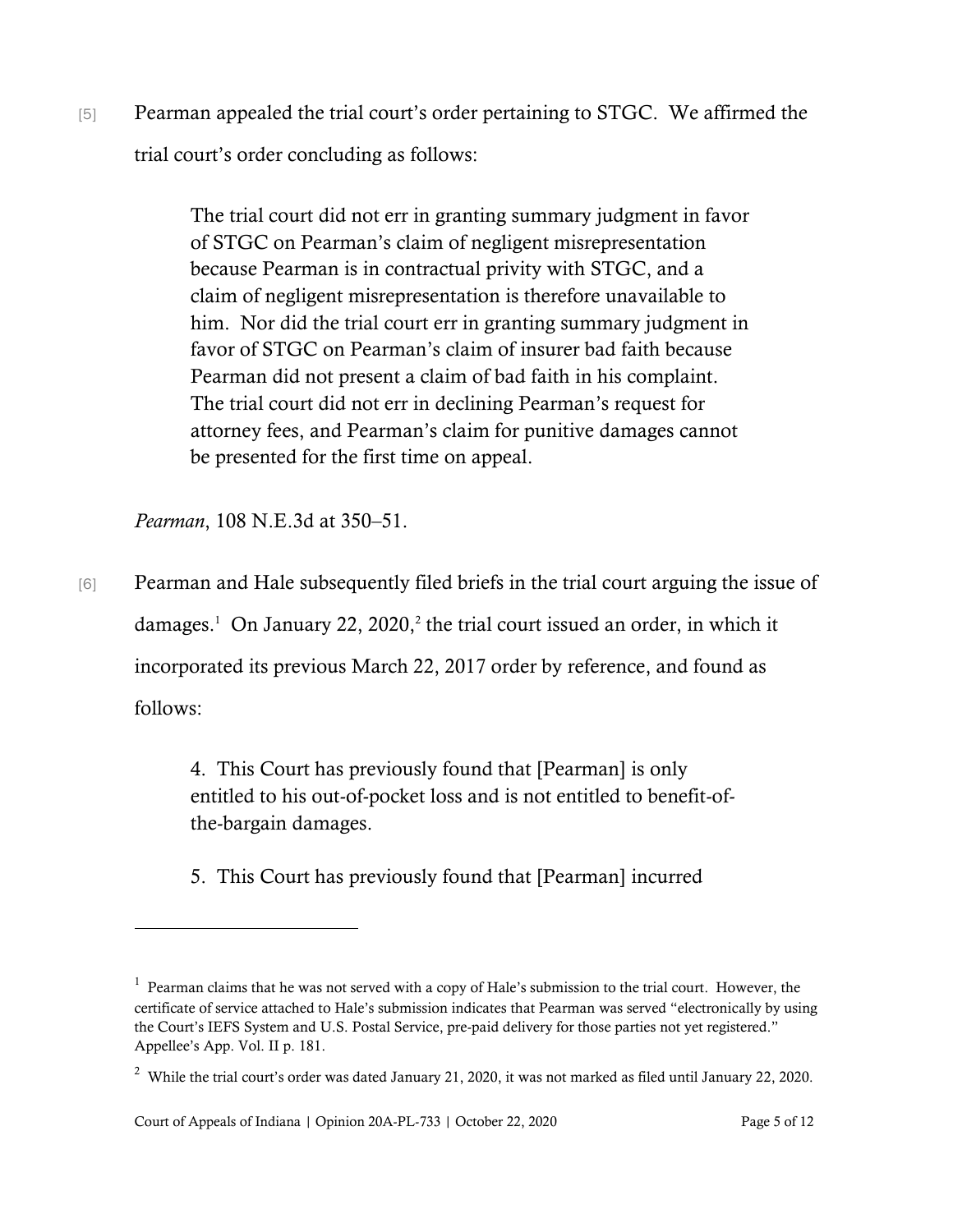\$16,692.00 in expenses and received property worth \$250,000.00.

6. The Court now finds that [Pearman] did not suffer a pecuniary loss.

7. [Pearman] has been paid \$70,000.00 by Co-Defendant [STGC].

8. The Court further finds in the alternative that if [Pearman] did suffer a pecuniary loss, said loss is no greater than \$16,692.00, and [Pearman] has been made whole, and is not entitled to any additional recovery.

Appellee's App. Vol. II pp. 204–05. On February 21, 2020, Pearman filed a combined motion to (1) vacate and reverse the trial court's January 22, 2020 order and (2) strike Hale's allegedly defective summary response. The trial court denied both of these motions on February 26, 2020.

## Discussion and Decision

[7] Pearman contends that the trial court erred in determining that he was not entitled to additional compensation from Hale. In doing so, he relies on his claim that Hale negligently represented that the FDIC owned Parcel 3 and that he justifiably relied on Hale's negligent representation. For its part, Hale acknowledges that the trial court found that that (1) "Hale, in the course of its business, supplied false information for the guidance of [Pearman] in his business transaction;" (2) "Hale failed to exercise reasonable care or competence in obtaining or communicating the information to" Pearman; and (3) Pearman "justifiably relied upon the information supplied by" Hale.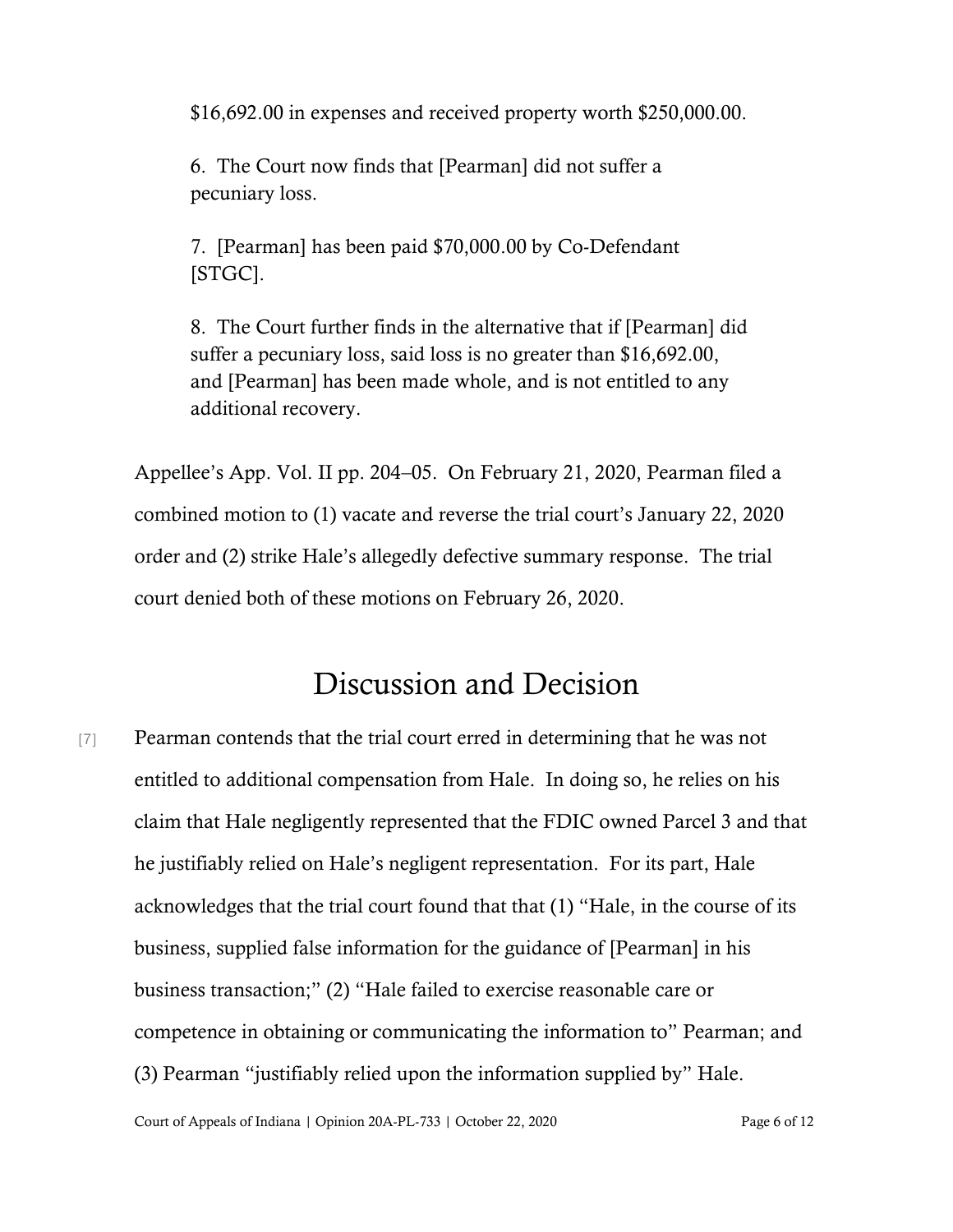Appellant's App. Vol. II p. 36. Hale argues, however, that the trial court correctly determined that Pearman was not entitled to any additional compensation because the designated evidence establishes that Pearman did not suffer a pecuniary loss.

### I. Negligent Misrepresentation

[8] "Indiana has recognized liability for the tort of negligent misrepresentation, where there is a direct relationship between the plaintiff and the defendant." *Passmore v. Multi-Mgmt. Servs., Inc.*, 810 N.E.2d 1022, 1025 (Ind. 2004). The Indiana Supreme Court has held that

> One who, in the course of his business, profession or employment, or in any other transaction in which he has a pecuniary interest, supplies false information for the guidance of others in their business transactions, *is subject to liability for pecuniary loss caused to them by their justifiable reliance upon the information*, if he fails to exercise reasonable care or competence in obtaining or communicating the information.

*U.S. Bank, N.A. v. Integrity Land Title Corp.*, 929 N.E.2d 742, 747 (Ind. 2010) (quoting Restatement (Second) of Torts § 552 (1977)) (emphasis added). In *Integrity*, the Indiana Supreme Court concluded that a title company has "a duty under Restatement § 552 to communicate the state of a title accurately when issuing its preliminary commitment." 929 N.E.2d at 749.

Court of Appeals of Indiana | Opinion 20A-PL-733 | October 22, 2020 Page 7 of 12 [9] It is undisputed that Hale violated this duty when it inaccurately informed Pearman that the FDIC held title to Parcel 3. However, in order to recover from Hale under a theory of negligent misrepresentation, Pearman must also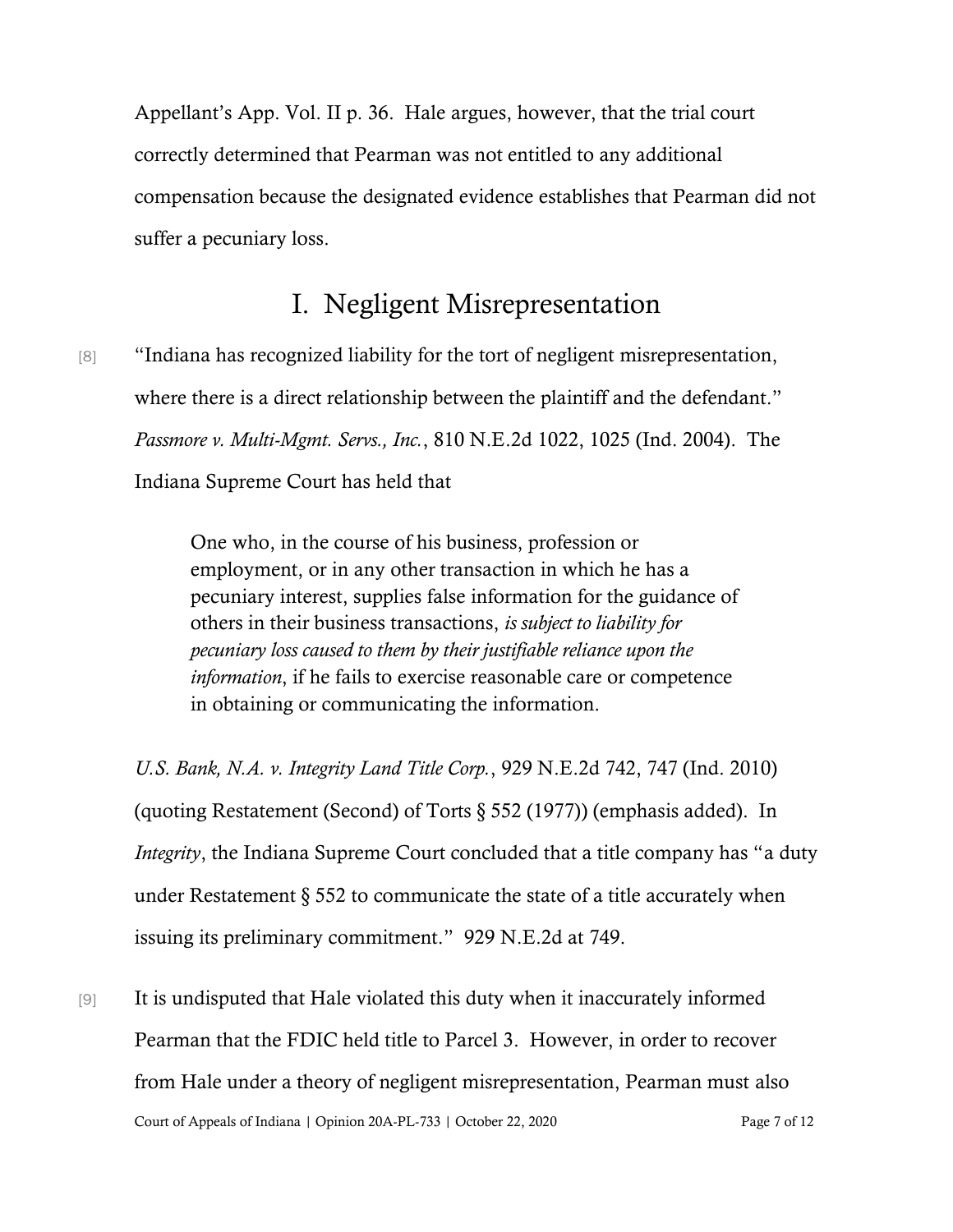prove that he suffered a pecuniary loss as a result of his reliance on Hale's inaccurate statement. A pecuniary loss is "[a] loss of money or something having monetary value." BLACK'S LAW DICTIONARY 1088 (10<sup>th</sup> ed. 2014); see also *Americar Leasing, Inc. v. Maple*, 406 N.E.2d 333, 335 (Ind. Ct. App. 1980) ("A pecuniary loss has been described as a loss of money, or of something by which money, or something of money value may be acquired.").

- [10] Pearman argues that Hale is liable "for all the damages proximately caused by" its errors. Appellant's Br. p. 30 (emphasis omitted). Pearman, however, has pointed to, and we are aware of, no authority in support of this argument. For its part, Hale argues that "[t]he measure of damages for … negligent misrepresentation is 'out-of-pocket expenses[.]'" Appellee's Br. p. 17. Hale further argues that because "Pearman incurred \$16,692 in out-of-pocket expenses to complete his purchase of the Real Estate, which was worth \$250,000 even without Parcel III[,] Pearman suffered no pecuniary loss because the Real Estate he received (Parcels I and II) is worth nearly 15 times more than the amount he incurred to purchase it." Appellee's Br. p. 17.
- [11] As the Seventh Circuit Court of Appeals has noted, "the Restatement adopts the 'out-of-pocket' rule as the appropriate measure of damages for negligent misrepresentation and specifically excludes 'benefit-of-the-bargain' damages.… The out-of-pocket rule looks to the loss which the plaintiff has suffered in the transaction, and gives him the difference between the value of what he has parted with and the value of what he has received." *Trytko v. Hubbell, Inc.*, 28 F.3d 715, 722 (7th Cir. 1994) (internal quotation omitted). The Court of

Court of Appeals of Indiana | Opinion 20A-PL-733 | October 22, 2020 Page 8 of 12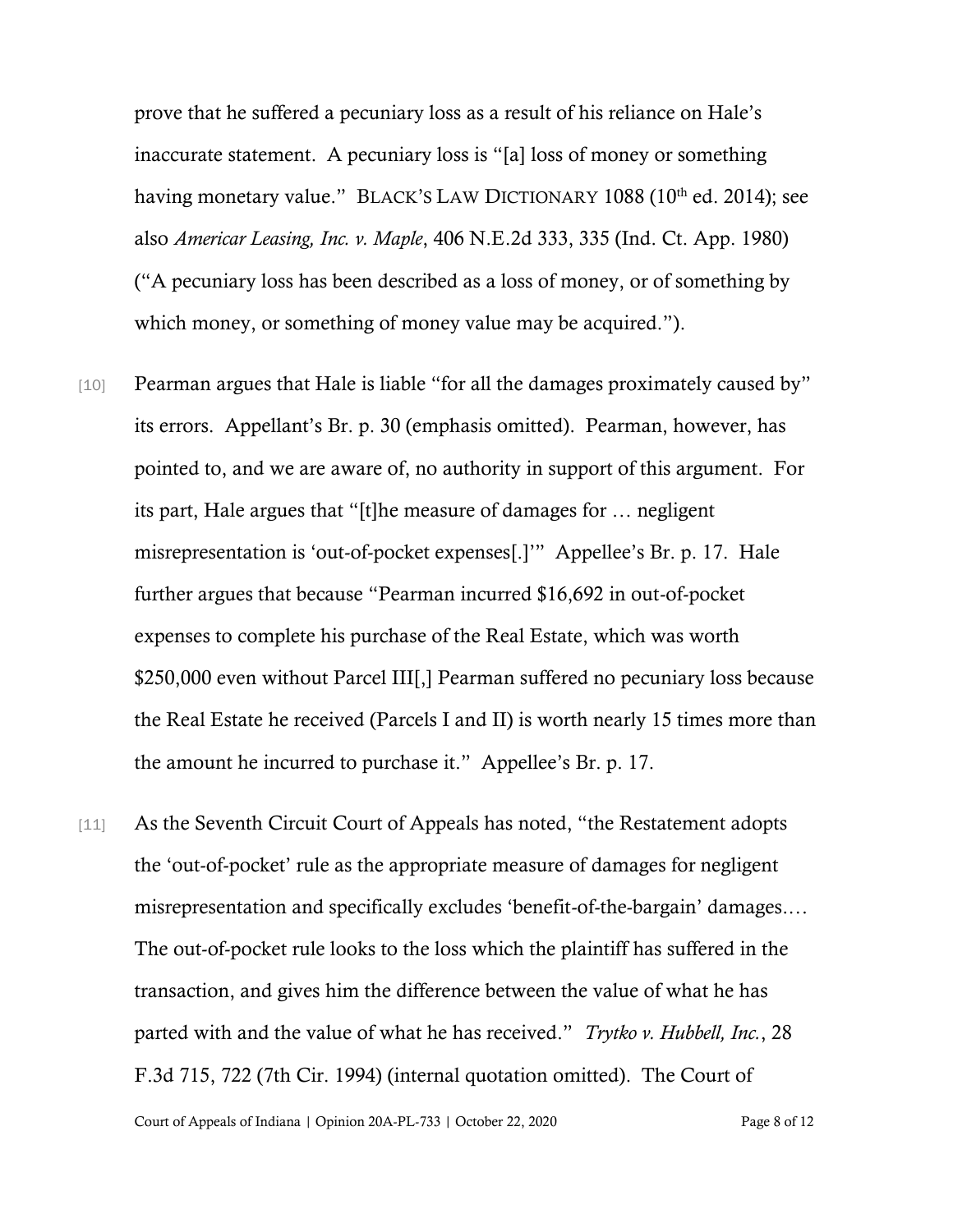Appeals of Washington applied the rule adopted by the Restatement in *Janda v. Brier Reality*, 984 P.2d 412, 415 (Was. Ct. App. 1999), concluding that a real estate investor's claim for negligent misrepresentation failed because he suffered no pecuniary loss as a result of another realtor's misrepresentation as the properties in question were worth more than the amount the investor paid for them. Specifically, the Washington Court concluded:

Assuming [the realtor] negligently misrepresented the cost to subdivide, the evidence does not establish that [the investor] suffered any damages that are recoverable under [the Restatement]. [The investor] paid \$133,000 for the 27th Avenue West property. According to [the investor's] own declaration, the value of the property, based on a cost to subdivide of \$55,000, was \$143,000. Thus, there is no damage for which the Restatement permits recovery. Moreover, [the investor] subdivided this property and sold both lots without incurring any of the cost of subdividing.

Similarly, [the investor] paid \$132,000 for the Allview Way property. [The investor] claims the value of the property, based on a \$35,000 cost to subdivide, was \$162,000. He sold it for \$141,000. Again, he suffered no recoverable damage. The Restatement, adopted in Washington, does not permit [the investor] to recover, as he seeks to do, the greater profit he claims he would have realized had [the realtor] properly represented the cost of subdividing the two properties.

*Id.* We find the Washington Court's conclusion to be persuasive.

[12] In this case, the trial court found that Pearman incurred a total of \$16,692 in out-of-pocket expenses in connection to his purchase of the Tippecanoe Press complex. Pearman does not dispute this number and concedes that he

Court of Appeals of Indiana | Opinion 20A-PL-733 | October 22, 2020 Page 9 of 12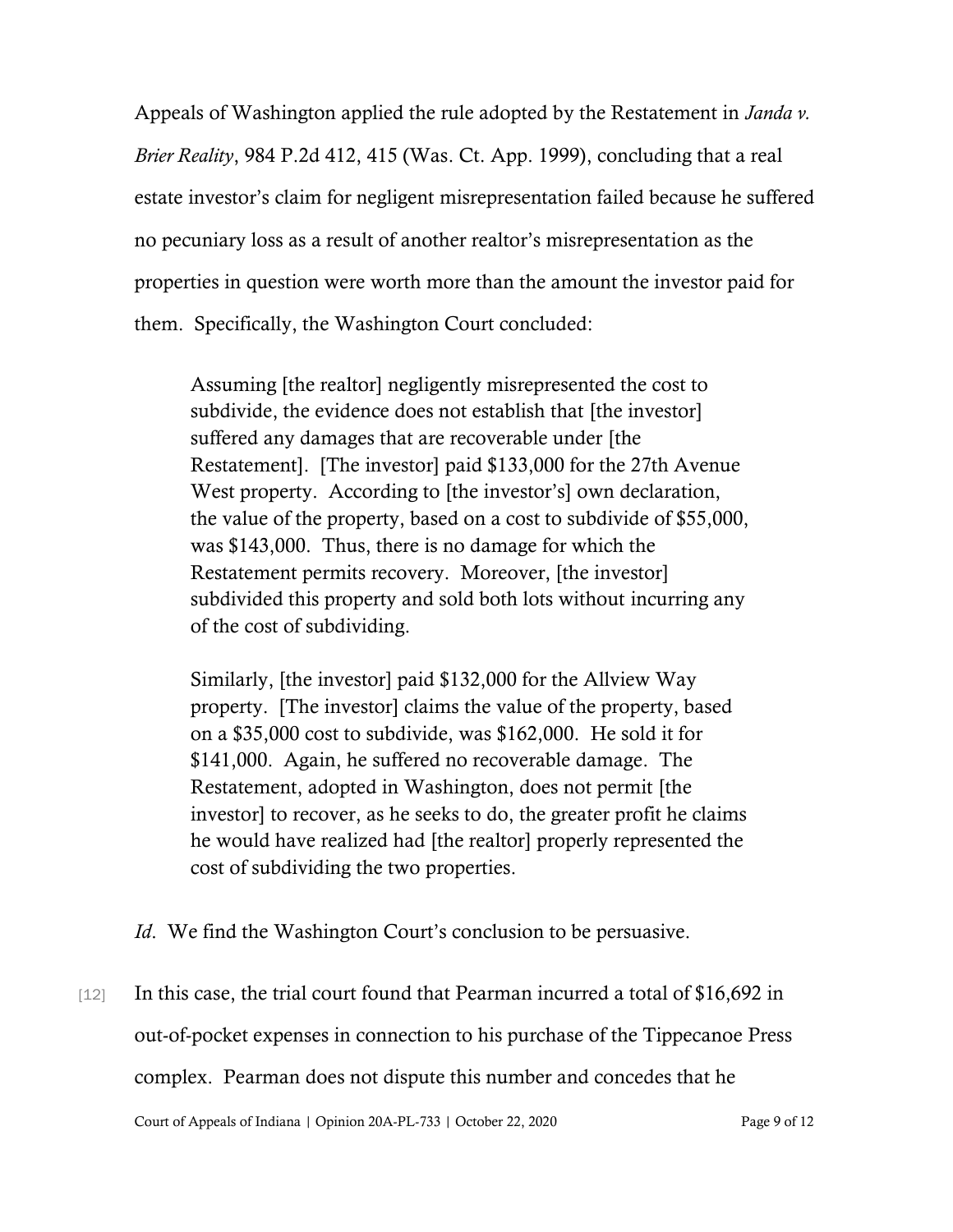purchased the Tippecanoe Press complex for "much less than its true value." Appellant's Br. p. 5. The undisputed evidence also indicates that Parcels I and II were worth \$250,000. Thus, the undisputed evidence demonstrates that Parcels I and II were worth \$233,308 more than the \$16,692 out-of-pocket expenses paid by Pearman in purchasing the Tippecanoe Press complex. We therefore conclude that, like the investor in *Janda*, Pearman did not suffer a pecuniary loss as a result of his reliance on Hale's title search.

#### II. Breach of Contract & Constructive Fraud

[13] Pearman also argues that Hale committed breach of contract and constructive fraud. However, Pearman did not include either of these claims in his complaint against Hale. "[A] party may not present an argument or issue to an appellate court unless the party raised that argument or issue to the trial court. *Sedona Dev. Grp., Inc. v. Merrillville Rd.*, 801 N.E.2d 1274, 1280 (Ind. Ct. App. 2004) (citing *GKC Ind. Theatres, Inc. v. Elk Retail Inv'rs, LLC*, 764 N.E.2d 647, 651 (Ind. Ct. App. 2002)). The only claim Pearman raised against Hale in the trial court was a claim of negligent misrepresentation. He has therefore waived his claims of breach of contract and constructive fraud.

### III. Hale's Request for Appellate Attorney's Fees

[14] Hale seeks to recover attorney's fees for funds expended responding to what it characterizes as a frivolous, bad-faith appeal.

> Indiana Appellate Rule 66(E) provides, in pertinent part, "[t]he Court may assess damages if an appeal ... is frivolous or in bad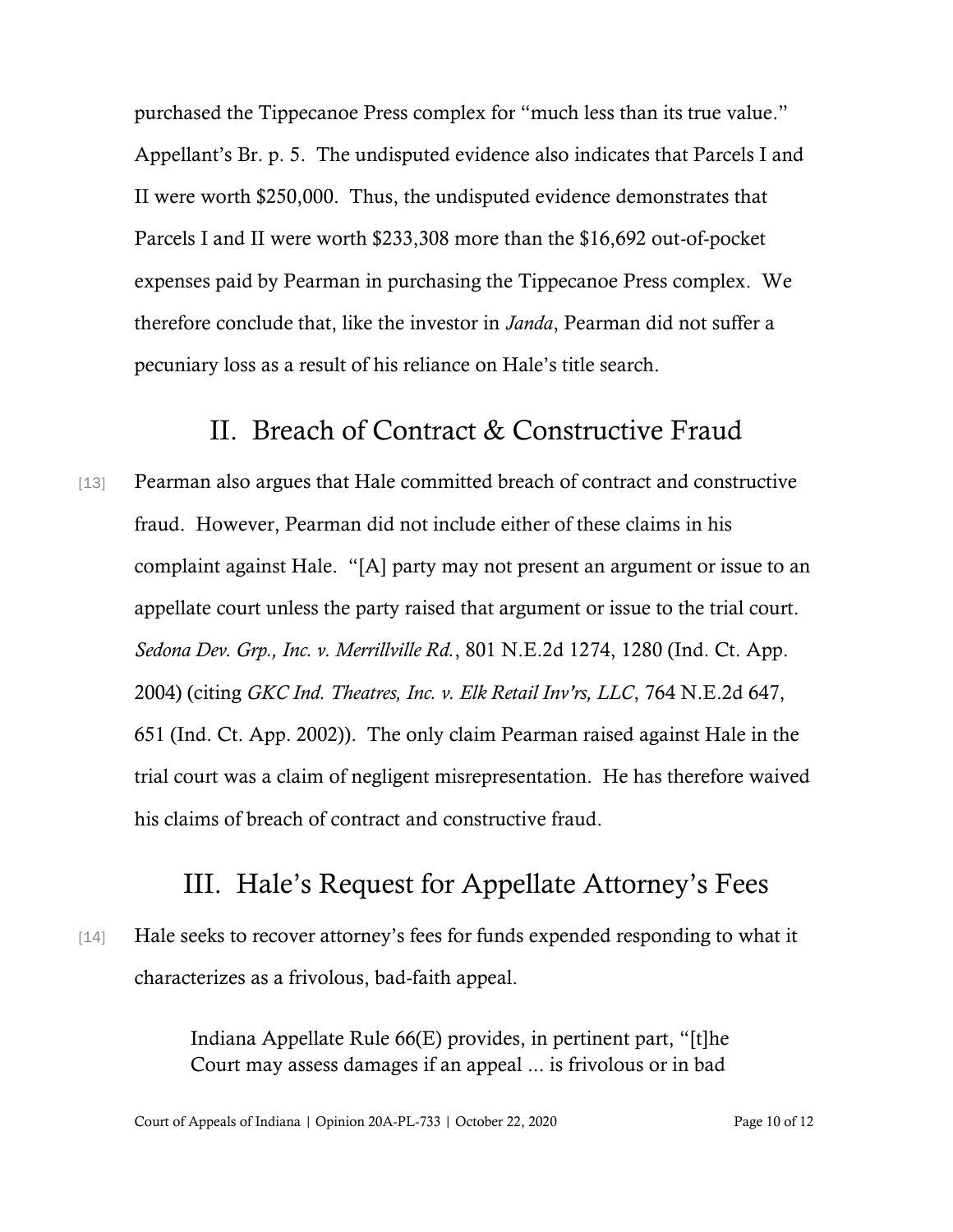faith. Damages shall be in the Court's discretion and may include attorney's fees." Our discretion to award attorney fees under Indiana Appellate Rule 66(E) is limited, however, to instances when an appeal is permeated with meritlessness, bad faith, frivolity, harassment, vexatiousness, or purpose of delay. *Orr v. Turco Mfg. Co., Inc.*, 512 N.E.2d 151, 152 (Ind. 1987). Additionally, while Indiana Appellate Rule 66(E) provides this Court with discretionary authority to award damages on appeal, we must use extreme restraint when exercising this power because of the potential chilling effect upon the exercise of the right to appeal. *Tioga Pines Living Ctr., Inc. v. Indiana Family and Social Svcs. Admin.*, 760 N.E.2d 1080, 1087 (Ind. Ct. App. 2001), *trans. denied*.

*Thacker v. Wentzel*, 797 N.E.2d 342, 346 (Ind. Ct. App. 2003).

- [15] In requesting appellate attorney's fees, Hale argues that Pearman's appellate brief and appendix do not comply with the Appellate Rules of Procedure. Specifically, Hale argues that (1) Pearman's appellate brief lacks cogent arguments and citation to the record and relevant authority, (2) Pearman misstated and omitted material facts, (3) Pearman's appendix is "inexcusably deficient," and (4) Pearman's brief contains numerous false accusations about Hale and its counsel. Appellee's Br. p. 32. While we acknowledge that Pearman's appellate brief may, in some respects, fail to comply with the Appellate Rules of Procedure, we are reluctant to characterize Pearman's arguments on appeal as frivolous or made in bad faith. As such, we deny Hale's request for appellate attorney's fees.
- [16] The judgment of the trial court is affirmed.